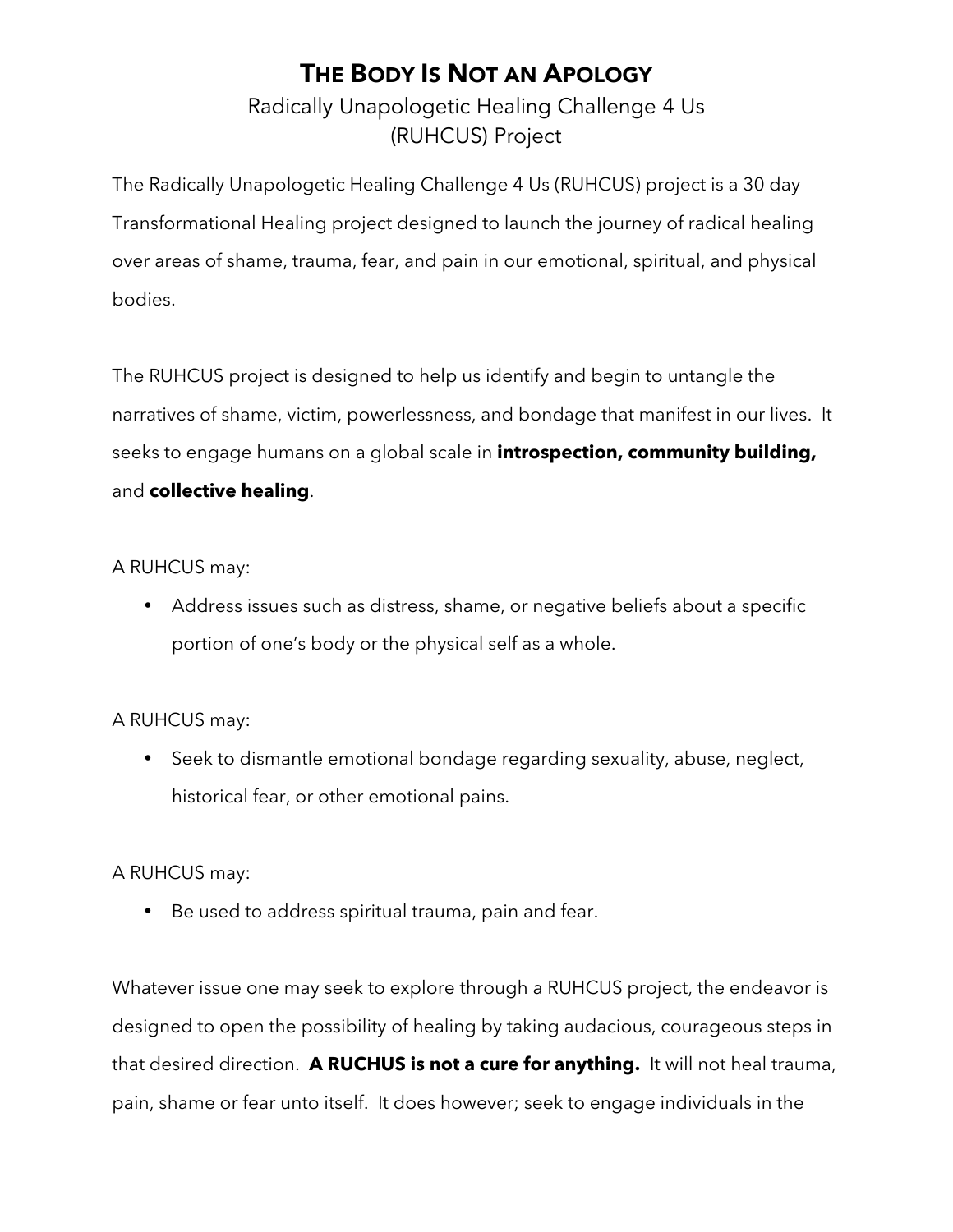### THE BODY IS NOT AN APOLOGY

Radically Unapologetic Healing Challenge 4 Us (RUHCUS) Project

process of exploration, willingness, and freedom seeking while creating expanded awareness of our interconnectedness and the necessity of existing in community to achieve true global transformative healing.

# **Elements of a RUHCUS**

#### **Element 1. Identify the wound**

*Create a list of 4 things you have PAIN, SHAME, FEAR, or TRAUMA about in your life that you TRULY wish to heal from.*

- What is the thing in you that still hurts when you allow yourself to visit it?
- What thoughts do you not allow yourself to visit because of the discomfort?
- What things do you not allow yourself to do because of what you feel about it or what you believe others will think about it?
- What are you hiding from yourself or the world?

In the endeavor of healing we often feel lost as to where to start. For some, there is so much historical pain or such low esteem that it all feels too big and deep to find a starting point. In such cases, it may be necessary to begin at an obvious point of issue and grapple with that specific piece i.e. "I hate my thighs and have not worn a skirt in 15 years." Issues may be of a larger more historical scale i.e. "I am unable to accept full intimacy in my life as a result of abuse." Whether general or specific, list the most present/pressing issues in your current life. It must, however, be things you BELIEVE it is possible to heal from.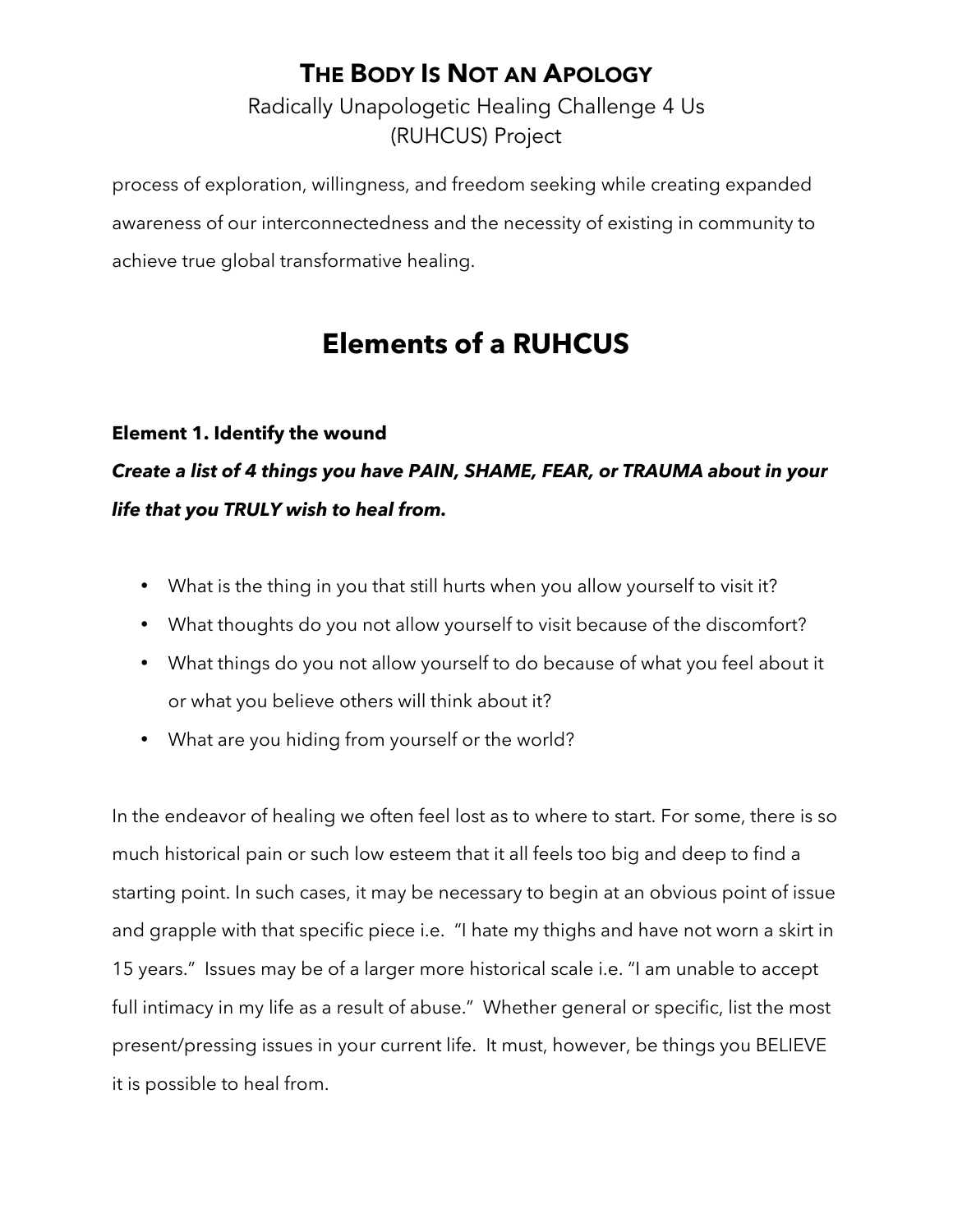### THE BODY IS NOT AN APOLOGY Radically Unapologetic Healing Challenge 4 Us (RUHCUS) Project

 Once you have assembled this list, let it speak to you. *What on this list do you feel like at this moment you would potentially be willing to engage in an effort of RADICAL UNAPOLOGETIC action around? Remember it must also be something you are willing to do for 30 days and be in some level of community openness about.* When you have identified that item on the list write it separately. You will then create a list of 3 to 5 ways this issue impacts, shows up, and makes itself known in your life.

#### **Element II. Radical Action and Ritual in a Loving Community**

The second element of a RUHCUS project is to engage community as you commit to taking a Radical Unapologetic Step toward your healing. This portion involves a ceremony or ritual where you request the help of your community as you work on this issue. Elements of the ritual or ceremony are:

- Invite 5 to 10 loved ones to be present at this intentionally created event
	- o (people you care deeply about, people who care deeply about you) friends, family, partners etc
	- o use technology to invite folks from other areas if need be.
- Engage in a ceremonial activity that **accepts, honors, and releases** you from your shame, pain, hurt, fear, and trauma.
	- o Think of an activity that is tactile, symbolic, and visual, i.e. writing, cutting, posting etc) to address your RUHCUS issue.

*Ceremonial Examples include*: In a bowl you will have written on separate slips of paper all the reasons you adopted the issue you want healing from: *What do you feel*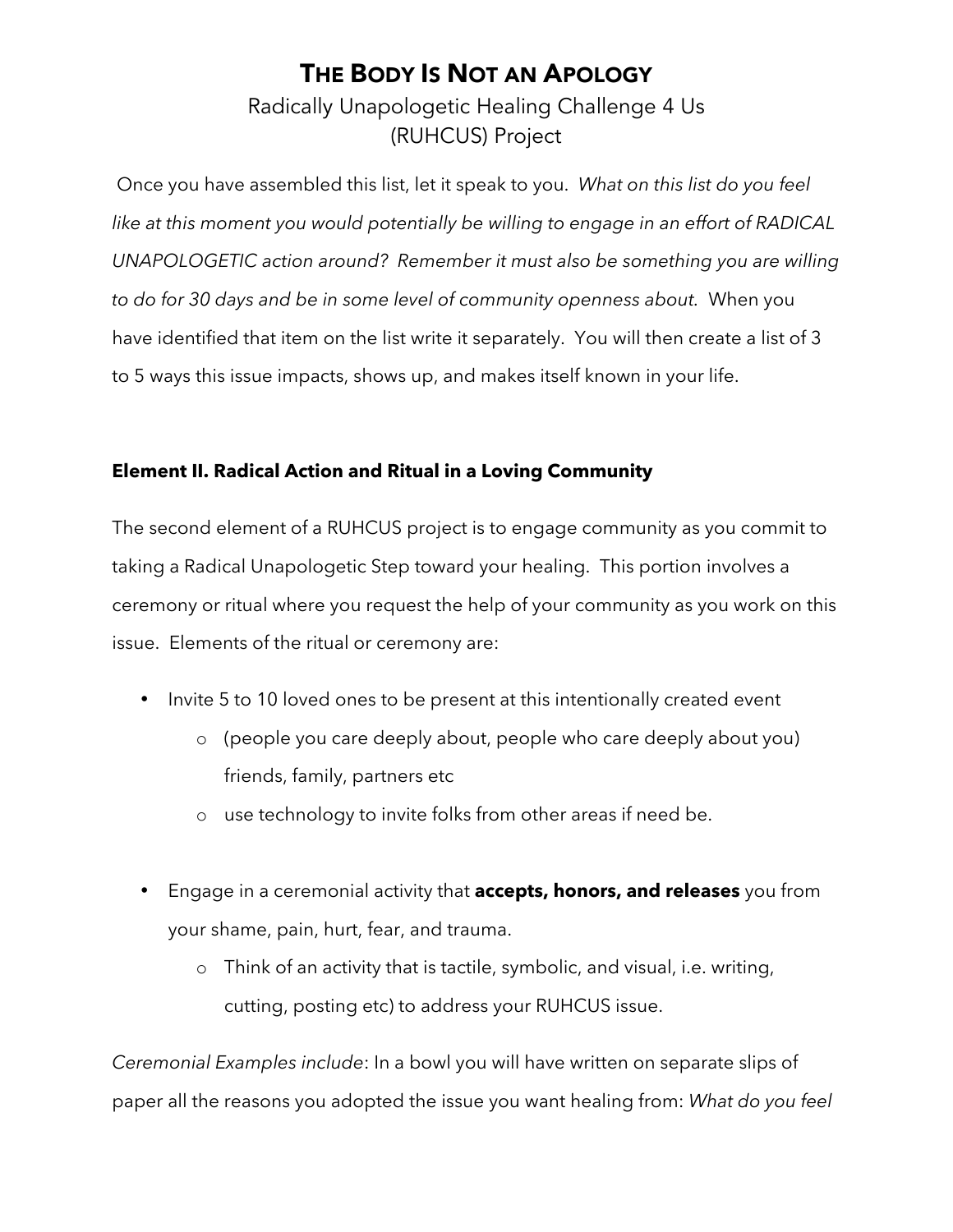### THE BODY IS NOT AN APOLOGY Radically Unapologetic Healing Challenge 4 Us

(RUHCUS) Project

*like it gave you? What historical pains are attached to it?* In the presence of the group you will read aloud each sheet of paper. After each one you will say aloud how it is no longer serving you. You will then pass the basket around and each person in the ceremony will take one of the slips, rip it, while stating that they wish to release you from whatever is on the sheet. *Ex."Today I release you from … words of shame that were spoken to you as a teenager. I replace that with a belief that whole, vibrant and loved.* Each person in the space will do this. At the end you all will burn the ripped sheets of paper and toast to your journey of healing. Spend the rest of the evening in celebration of your bravery.

### **ELEMENT III. Exist in Action in Community**

Element III is designed to actively live in the RELEASE phase of the RUHCUS project. This includes concrete actions that counter the holds of shame, pain, fear, hurt and trauma. These actions should be BOLD. They should make you UNCOMFORTABLE. They should be UNAPOLOGETIC. What allows one to thrust into their healing is the willingness to be in some discomfort. We have often kept shame and trauma because at least on the surface it is comfortable. We have adjusted to its specific ache. A RUHCUS project asks that we step into the scary places, trusting that in community we may find our way out.

- You will create a list of action steps that you will engage in or not in engage in over those 30 days to pursue radical healing. They may include:
	- o Reading about the issue
	- o Sharing with folks who have similar issues